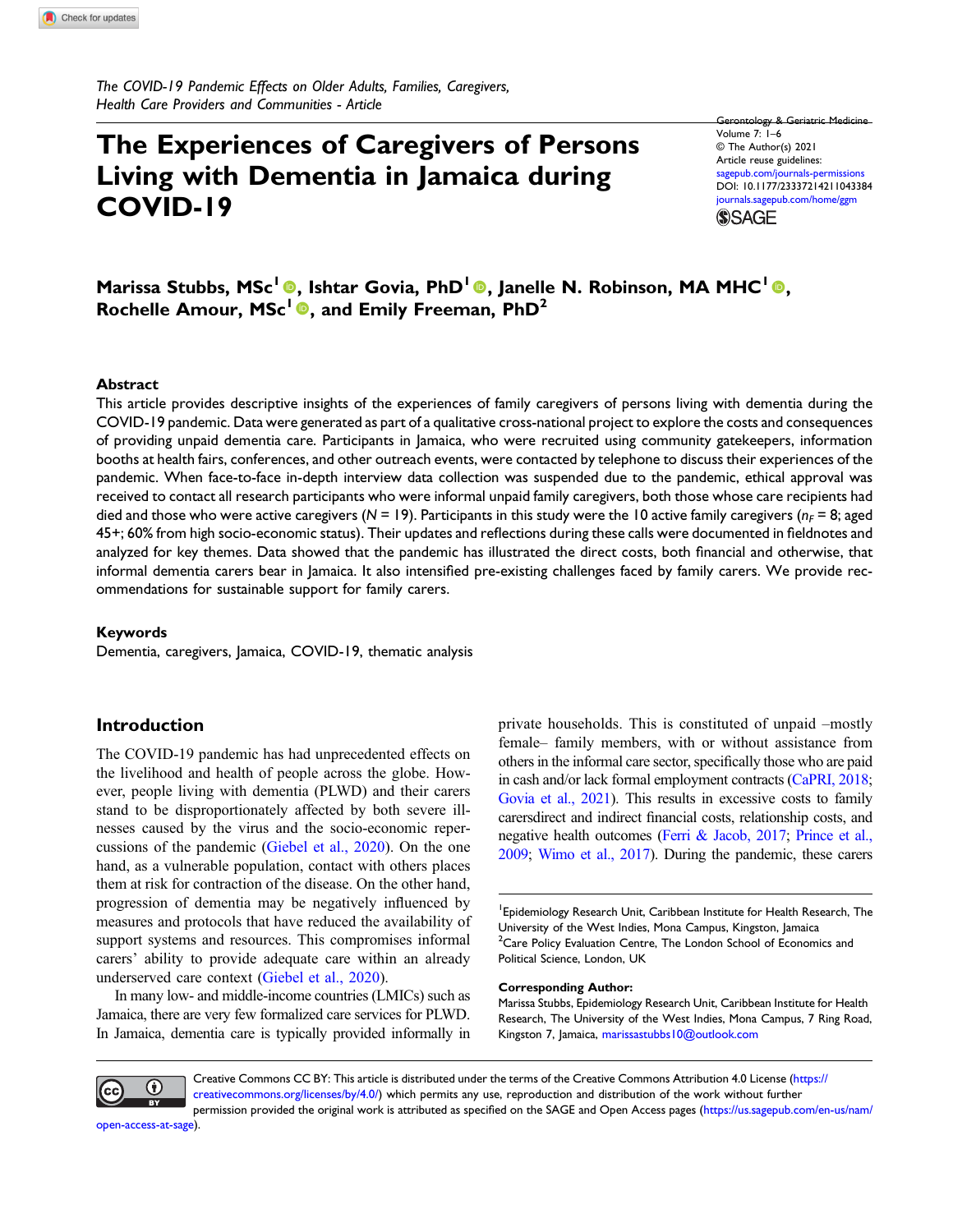have had to navigate government-mandated lockdowns and curfews, restricted public social gatherings, and stay-at-home orders for older persons [\(Amour et al., 2020](#page-5-7); Offi[ce of the Prime](#page-5-8) [Minister, 2021\)](#page-5-8). These mandates, which have been enforced by law, were enacted in efforts to control the spread of the novel COVID-19 virus and protect older adults.

The costs, consequences, and realities of providing unpaid care for PLWD in LMIC contexts like Jamaica is underresearched [\(Ferri & Jacob, 2017](#page-5-4); [Prince et al., 2009](#page-5-5); [Wimo](#page-5-6) [et al., 2017\)](#page-5-6), and there is a further paucity of evidence about the potentially complex realities of caregivers in LMIC contexts during a crisis ([Rajagopalan et al., 2021](#page-5-9)). Such evidence is crucially important for developing appropriate responses and management strategies that are sensitive to the needs of both PLWD and their caregivers. This article presents experiences and challenges faced by family caregivers of PLWD in Jamaica during the COVID-19 pandemic.

## **Methods**

Qualitative data in Jamaica were collected as part of a crossnational project about the costs and consequences of providing unpaid dementia care (other countries were India and Mexico). The project was conducted by two experienced qualitative researchers and a team of more novice qualitative researchers who received in-depth training as part of the larger project. We used a theoretical sampling strategy designed to maximize variation in key social and demographic characteristics likely to influence caregiving experiences (see [Table 1](#page-1-0)). We aimed for a stratified sample by socio-economic status (SES) classifications that were based on the [Social](#page-5-10) [Development Commission](#page-5-10)'s (2021) community classifications and location in rural and urban areas (as defined by the Statistical Institute of Jamaica). Recruitment, carried out between October 2019 and March 2020 in the parishes of Kingston and St. Andrew, involved the use of gatekeepers in communities identified for different target SES categories, and one-on-one engagement with interested persons at health fairs, conferences, and other outreach events.

Data collected during October 2019 and March 2020 ( $n =$ 19) included both active family carers of PLWD ( $n = 10$ ) and former family carers of PLWD  $(n = 9)$ . Following the onset of the COVID-19 pandemic in Jamaica in March 2020, ethical approval was received from the London School of Economics and Political Science [REC ref. 000834] in the UK and the University of the West Indies, Mona, Jamaica [ECP 122, 18/ 19 to contact all participants throughout the pandemic either via telephone or WhatsApp Messenger, depending on the individual participant's preference. We developed and used open-ended scripts to guide exchanges via telephone and texts (approximately five times per participant, between April 2020 and May 2021). Participants were prompted to share their experiences adjusting to providing care during the pandemic at the time of contact and, based on support needs identified, were made aware of any community support resources available.

<span id="page-1-0"></span>

| <b>Table 1.</b> Characteristics of Unpaid Family Caregivers (n = 10) and |  |  |  |
|--------------------------------------------------------------------------|--|--|--|
| Care Recipients (n=10).                                                  |  |  |  |

| Characteristics                             |                | Frequency |  |  |
|---------------------------------------------|----------------|-----------|--|--|
| Age of caregiver                            | N              | ℅         |  |  |
| $45 - 55$                                   | 5              | 50        |  |  |
| $55 - 64$                                   | 3              | 30        |  |  |
| $65+$                                       | $\overline{2}$ | 20        |  |  |
| Sex of caregiver                            |                |           |  |  |
| Male                                        | $\overline{2}$ | 20        |  |  |
| Female                                      | 8              | 80        |  |  |
| SES of caregiver                            |                |           |  |  |
| High                                        | 6              | 60        |  |  |
| Middle                                      | 2              | 20        |  |  |
| Low                                         | $\overline{2}$ | 20        |  |  |
| Age of care recipient                       |                |           |  |  |
| $60 - 75$                                   | $\overline{2}$ | 20        |  |  |
| $76 - 89$                                   | $\overline{7}$ | 70        |  |  |
| $90+$                                       | ı              | 10        |  |  |
| Sex of care recipient                       |                |           |  |  |
| Male                                        | $\overline{2}$ | 20        |  |  |
| Female                                      | 8              | 80        |  |  |
| Care recipient dementia stage               |                |           |  |  |
| Moderate                                    | 9              | 90        |  |  |
| Severe                                      | ı              | 10        |  |  |
| Care recipients' relationships to caregiver |                |           |  |  |
| Father                                      | 3              | 30        |  |  |
| Mother                                      | 5              | 50        |  |  |
| Spouse/partner                              | $\overline{2}$ | 20        |  |  |
| Care recipients' setting                    |                |           |  |  |
| Caregiver's home                            | 4              | 40        |  |  |
| PLWD's home                                 | 4              | 40        |  |  |
| Nursing home                                | $\overline{2}$ | 20        |  |  |
| Use of additional formal/paid care services |                |           |  |  |
| Yes                                         | 9              | 90        |  |  |
| No                                          | I              | 10        |  |  |

Interactions ranged between 2–30 minutes, depending on how much the participant was willing to share. We typed detailed summaries of these conversations into a securely stored spreadsheet and conducted inductive thematic content analysis of those summaries using QSR International's latest NVivo qualitative data management software [\(Braun & Clarke, 2006;](#page-5-11) [QSR International Pty Ltd, 2020](#page-5-12)).

The present study focuses on participants who were active family carers  $(n = 10)$  at the beginning of the pandemic (see [Table 1](#page-1-0)). We learned from the calls that three of the persons living with dementia died during the pandemic.

## **Results**

We identified four broad themes in the data and below provide details on these descriptive insights of the experiences of unpaid family caregivers: accessing support services, adapting to protocols, changes to care system and impact on carer wellbeing, work, and financial status.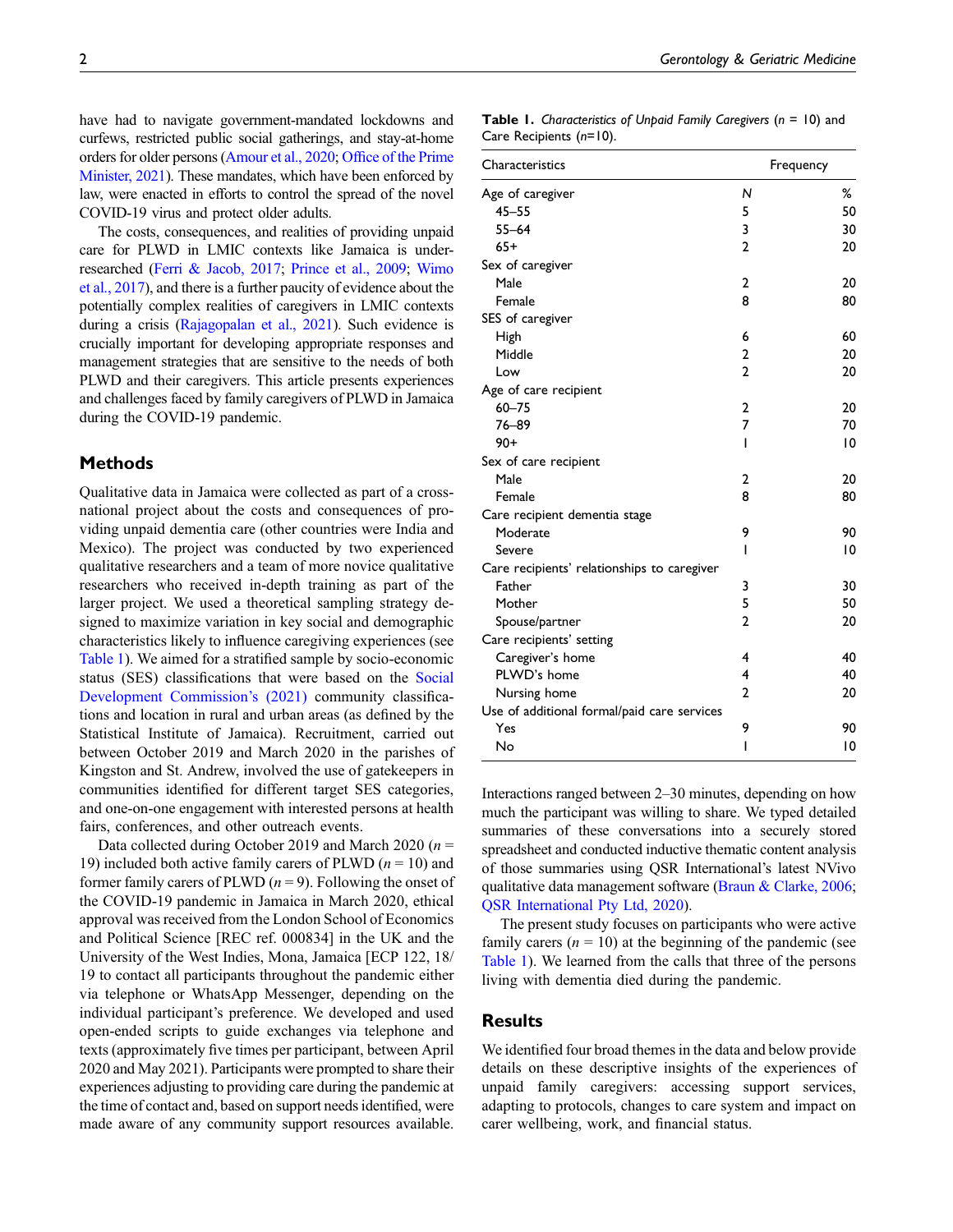## Theme 1: Accessing support services

Participants' detailed barriers they experienced in using key services and their strategies to overcome these. Two main sub-themes were: impact of limited availability of medical support and responses to limited services.

Impact of limited availability of medical support. When managing other chronic comorbid conditions experienced by the PLWD, three participants reported that the lack of timely medical care exacerbated the severity of initial medical concerns and subsequently increased the cost of care. For example, one participant providing care at the PLWD's residence, with assistance from paid carers, described how, unable to secure at-home medical care, she had to use costly ambulance services to take her husband to the hospital when he was on the brink of renal failure. While another, who was also providing care at the PLWD's residence but lacked sufficient resources to use paid care or access at-home medical care, described the exorbitant hospital fees she had to pay for her father to be admitted when his swollen foot became infected due to inaccessibility of immediate, appropriate care from a free clinic when needed.

While seven participants reported using dementia medication to manage symptoms, only one participant, who provided care in her home for her mother with moderate dementia symptoms, expressed concerns about sourcing medication locally due to manufacturers abroad downsizing and reducing shipments.

Responses to limited services. Formal dementia carer support services are minimal in Jamaica, but participants noted that before the pandemic more general psycho-social supports were available, provided by church groups and nongovernmental organizations, geared towards stress management [\(Govia et al., 2021](#page-5-3)). Following the shift to remote service provision, eight participants from the middle to upper SES classification, noted that they were able to continue to access social supports virtually or, more importantly, access new supports they could not access pre-pandemic due to the inperson time commitments or their immobility. For one participant in the lower SES classification, however, this switch to virtual platforms was a barrier to accessing supports, like church groups, that they had used prior to the pandemic.

Six participants across all three SES groups described how word of mouth was crucial in accessing dementia-related information and resources during the pandemic, such as guidance on effective dementia care strategies, paid carer recommendations, and appropriate equipment and materials. These participants also highlighted their ability to act as both sharer and receiver of such resources in their social networks.

#### Theme 2: Adapting to protocols

Given widespread knowledge about the increased susceptibility and vulnerability of older persons to COVID-19, this theme captured the experience of unpaid carers as they

attempted to navigate protocols' impact on everyday life. Four sub-themes were identified: enforcing mitigation strategies, managing loss, restricting in-person/physical gatherings, and transportation challenges.

Enforcing mitigation strategies. Most participants spoke of adapting and enforcing the government-mandated mitigation strategies because they recognized that doing so was ensuring the safety of the person for whom they were providing care. All participants highlighted their consistent use of face coverings, sanitization methods, and immune boosting strategies, such as increased attention to nutrition. Two participants, both over the age of 60, noted that these strategies were also useful in protecting themselves from infection.

Managing loss. Four participants reported loss since the onset of the pandemic. While COVID-19 was not the cause of death, three participants reported the death of their care recipient and one reported loss of another family member.

One participant noted that reduced visitations at residential homes and the hospital decreased opportunities to see her father before his death. Family dynamics also impacted the grieving process. One participant detailed her frustration in delaying memorial ceremonies because her siblings residing outside Jamaica did not want their father to be buried in their absence. The participant that lost a family member who was not the PLWD care recipient, spoke of the difficulty of managing the care of a PLWD during funeral ceremonies when family members attempted to circumvent physical distancing restrictions and pressured the participant to include the PLWD in related activities.

Restricting in-person/physical gatherings. Two participants from the high SES classification described how inperson activities had been a regular part of their care routine. A participant who provided care in her home for her mother, a wheelchair user, noted that taking her mother to the salon to wash her hair used to be an activity her mother really enjoyed and that it was difficult trying to explain to her mother why she could no longer go to the salon. Another participant, whose father was living with dementia at a nursing home, shared that both she and her mother were sad and frustrated because the ongoing visitation restrictions meant that they were unable to visit him.

Four participants from middle and low SES classifications who provided care within their homes expressed concern about the extended lack of social engagement and stimulation for the PLWD. Two of them said that they felt personally responsible for ensuring the health and safety of their homes and that the restrictions were necessary to reduce their own and their care recipient's risk of contracting the virus. They also discussed how increased vulnerability of PLWD significantly reduced their own social engagement. One participant, co-residing with the PLWD, spoke about no longer allowing guests to visit their home, while another spoke about how quiet the house has become since they were no longer inviting friends over.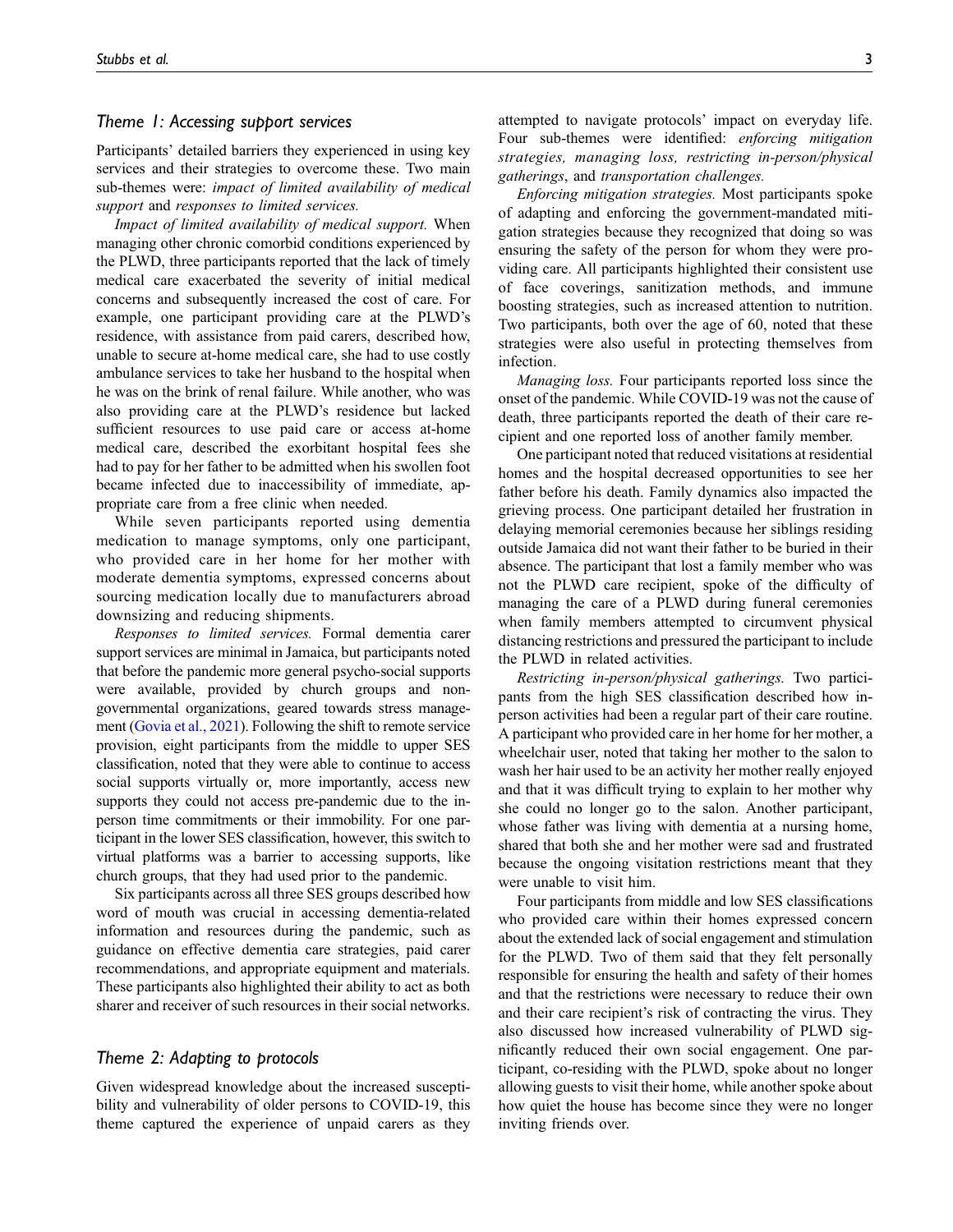Transportation challenges. Some participants noted that transportation during the pandemic contributes significantly to either increasing or reducing the risk of exposure to the virus. Two participants from the high SES classification who owned vehicles shared that limiting running of errands for the PLWD in turn limited both their and PLWD's risk of catching the virus. However, two other participants who had paid carers that relied on public transportation, expressed concern about potential risk of virus exposure to the PLWD. One participant, who herself used public transportation shared her fear and guilt of potentially bringing the virus home.

## Theme 3: Changes to care system

The unprecedented nature of the pandemic led many carers to adapt their care arrangements to maintain quality care and a good quality of life for the PLWD. Four sub-themes were identified: efforts to improve mobility, increased support needs, maintaining social connection, and modifying care.

Efforts to improve mobility. With ongoing restrictions on mobility, participants who provided care at their home described attempts to create active outlets for the PLWD. These efforts were particularly important for one participant who cared for an immobile PLWD since the stay-at-home order for older persons reduced opportunities for PLWD to venture into the public. Two participants described more intentional efforts to provide minor changes in scenery, for example, by moving their care recipient to sit outside to get fresh air or taking the PLWD on drives.

Increased support needs. Given the progressive nature of dementia, eight participants reported increased care needs, for example, first-time incontinence, challenges with feeding, worsening of comorbid conditions, and difficulties moving persons who were immobile, during a time of restricted access to medical interventions and paid care options. While nine of the participants had utilized paid care, three of them who wanted to change or increase assistance acknowledged that hiring new or additional care workers could mean exposing the PLWD to the virus. Considering restricted access to free community medical resources, one participant who was providing care at home reported a desire to hire care workers with medical training (e.g., to help with prevention and treatment of bedsores) despite the significant cost implications.

Maintaining social connection. Considering concerns surrounding lack of engagement for the PLWD, three participants shared strategies such as regular telephone audio calls between the PLWD and close friends or relatives to ensure that the PLWD regularly had new conversations or virtual attendance at previously enjoyed activities, such as church, so the PLWD could have social interaction and stimulation.

As the pandemic progressed, both participants caring for their spouse shared that their offspring, who all lived abroad, paid them visits. Participants carefully planned these visits and ensured that they maintained all the necessary protocols. They also shared how meaningful these visits were for both the PLWD and themselves as carers. A female carer providing care for her husband described how, despite him being mostly non-verbal, her spouse vocalized to their child "I am so happy to see you" and "You must know how much you mean to me."

Modifying care. One participant from the high SES classification, who used paid care services, discussed moving the PLWD into a part of the house that had less person-traffic. She noted that navigating all the persons in the house, including grandchildren who now had school at home, has been a challenging adjustment. The benefits of having multi-room homes were also evident with another high SES participant, an essential worker, who contracted COVID-19 and reported having to quickly convert a storage room in his home to a quarantine space to keep his mother who is living with dementia safe.

Though not prompted by COVID, a participant from a lower SES classification, noted how she moved her grandmother from Kingston to her grandmother's countryside home in another parish, with a paid care worker previously known to the family, to reduce tension between her aunt and her grandmother. Ongoing COVID-19 movement restrictions coupled with lack of internet connection and phone services in the countryside parish, made it difficult to maintain regular contact with her grandmother after this move.

## Theme 4: Impact on carer wellbeing, work, and financial status.

As the primary caregivers of PLWD, participants' wellbeing and financial status were instrumental to their ability to provide appropriate care. The following sub-themes capture the ways in which the pandemic has impacted participants' means of providing unpaid care: coping strategies, impact on employment, and financial strain.

Coping strategies. At each point of contact, each of the participants expressed concerns around uncertainty, worrying about being alone, and fear of their family members catching the virus. Importantly though, they also spoke about coping strategies including spirituality, gardening, and exercise, noting that these resources offered them a sense of purpose as they continued to navigate the pandemic within their care roles.

Impact on employment. The pandemic had different effects on participants' employment status and by extension their source(s) of income. Two participants who provided care at home noted that their place of employment had embraced remote work at various points during the pandemic which allowed them to spend more time caring for their loved one. For others, however, lack of flexibility to work remotely, as was the case for one participant who identified as an essential worker, often meant having to leave their homes to be at the physical workplace. Another participant noted that her working fewer hours meant that she did not get paid as much as before the pandemic.

Financial strain. Amidst increased support needs, four participants from the middle and low SES classification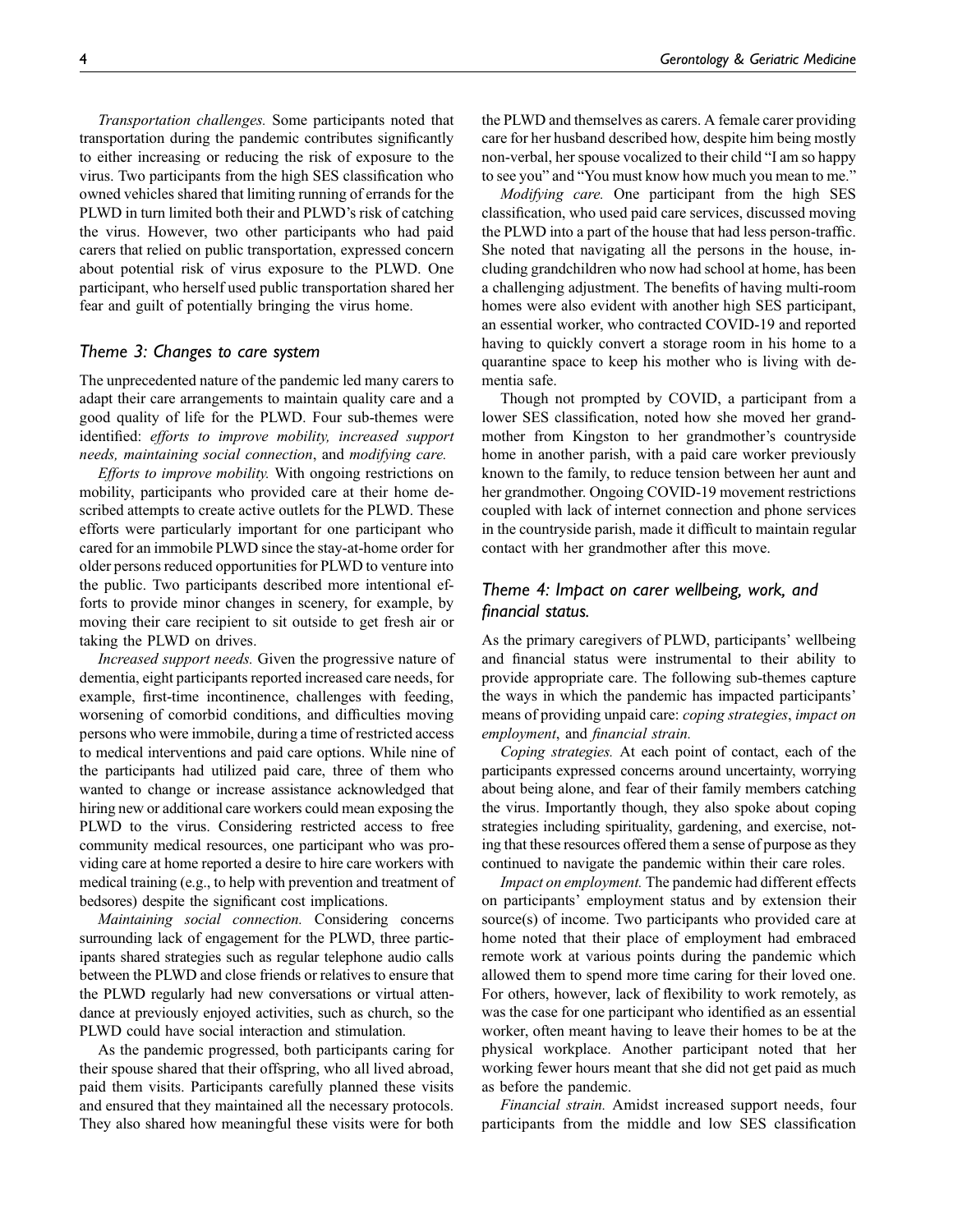groups shared experiences of financial strain when attempting to fill the resource gaps in their care arrangements. As one participant noted: "...the biggest burden is the financials but other than that things are good…" (male carer providing care for his wife). Hospital fees and increased costs for paid care were two common expenses among this sub-group of carers. Two participants who provided care in their homes noted that they had to hire additional domestic workers to help with care provision. Because the pandemic negatively affected their own incomes, this need for additional help meant that they had to seek financial assistance from other family members.

## **Discussion**

Thematic analyses indicated that the pandemic has illustrated the direct costs (financial and otherwise) that informal dementia carers bear in Jamaica. These direct costs existed before COVID and persist during the pandemic despite differences in care setting, SES classification and use of additional formal/paid care services.

Direct costs during the pandemic included medical bills for the PLWD and hiring additional paid care workers, both with and without medical qualifications, as dementia symptoms progressed. Inaccessibility to timely medical support services and lack of inclusion of carers of PLWD in protocol considerations (e.g., carers were initially not exempt from travel restrictions during curfews) led to instances where participants' family members became ill and were left untreated, or participants attempted to fill the gap by hiring private nurses. This represented additional financial costs for participants, who were already shouldering significant costs of care, amidst a pandemicinduced atmosphere of increased job uncertainty and pay cuts.

Before the onset of the COVID-19 pandemic, unpaid carers constructed tailored, informal care systems with the resources available to them. In the context of Jamaica, these care systems existed despite a lack of dementia-specific social safety nets [\(Govia et al., 2021](#page-5-3)). While the construction of these informal care systems is commendable, the pandemic has emphasized their fragility. This has been particularly so for those carers without adequate resources to navigate the acute and chronic changes brought on by events like the pandemic. While none of the participants reported an inability to continue care, their resilience was likely made possible by privileges such as living in multi-room homes to facilitate social distancing in intergenerational homes, private vehicles, outdoor gardens to allow for changes of scenery, being able to afford additional paid inhome assistance and medical care costs, and internet access to access existing social support group networks. This suggests that for those without these resources, both quality of care and life for the PLWD may be negatively affected.

The restrictions in social engagement during the pandemic have also intensified the need for increased targeted social support for unpaid carers and for PLWD. While participants highlighted the role of their faith and personal social networks during the pandemic, they noted a significant gap in more targeted support options offered to carers of PLWD and for the PLWD themselves. Considering participants' identification of their faith as a coping mechanism, partnerships with places of worship-led support groups to support the needs of caregivers and persons living with dementia may be a useful intervention to formalize existing support available. However, given that some participants expressed challenges accessing previously available support, it will be important to provide diverse modalities of this resource such as offering recordings of any educational sessions asynchronously, sharing content via messaging groups (e.g., WhatsApp groups) and willingness to allow for physical delivery of any educational or psycho-social support resources.

As Jamaica undergoes population aging and international experts advocate for the need for better management of NCDs in LMICs, especially during the pandemic [\(Yadav et al.,](#page-5-13) [2020](#page-5-13)), these experiences raise questions around the country's preparedness, particularly in cases where informal carers are themselves older persons, such as spouses, siblings, or church brothers and sisters (church members with whom they have a close relationship bond). With the spotlight on older persons as a vulnerable group during the pandemic, this represents a unique opportunity to advocate for those seeking more targeted financial support as an informal carer of a person living with dementia. For example, lobbying for interventions to improve the sustainability of unpaid care for PLWD, especially during the COVID-19 pandemic, such as care subsidies to aid in costs of hiring trained care and subsidizing medical expenses, may be well-timed.

## Conclusion

The pandemic has illustrated the direct costs (financial and otherwise) that informal dementia carers bear in Jamaica. The findings suggest that increased care demands amidst diminishing care resources increases the vulnerability of both persons living with dementia and caregivers. While the body of research is growing about the experience of caregivers in the context of developing countries, continued engagement with informal carers is required to influence policy, inform interventions and guide resource allocation for future crises such as natural disasters, to which the region is vulnerable. Without appropriate social safeguards and assistance, persons face increased vulnerability during crises. While these informal care systems have thus far endured throughout the pandemic, this continuity comes at great costs to carers extensive demands on finances, time, and emotional wellbeing—and with limited options for relief. Governmental organizations, advocacy groups, and places of worship have rallied to provide some support for older adults during the pandemic. However, it is essential to develop evidenceinformed, dementia-specific resources and support to ensure that PLWD and their carers from all SES backgrounds live well and do not shoulder excessive burdens.